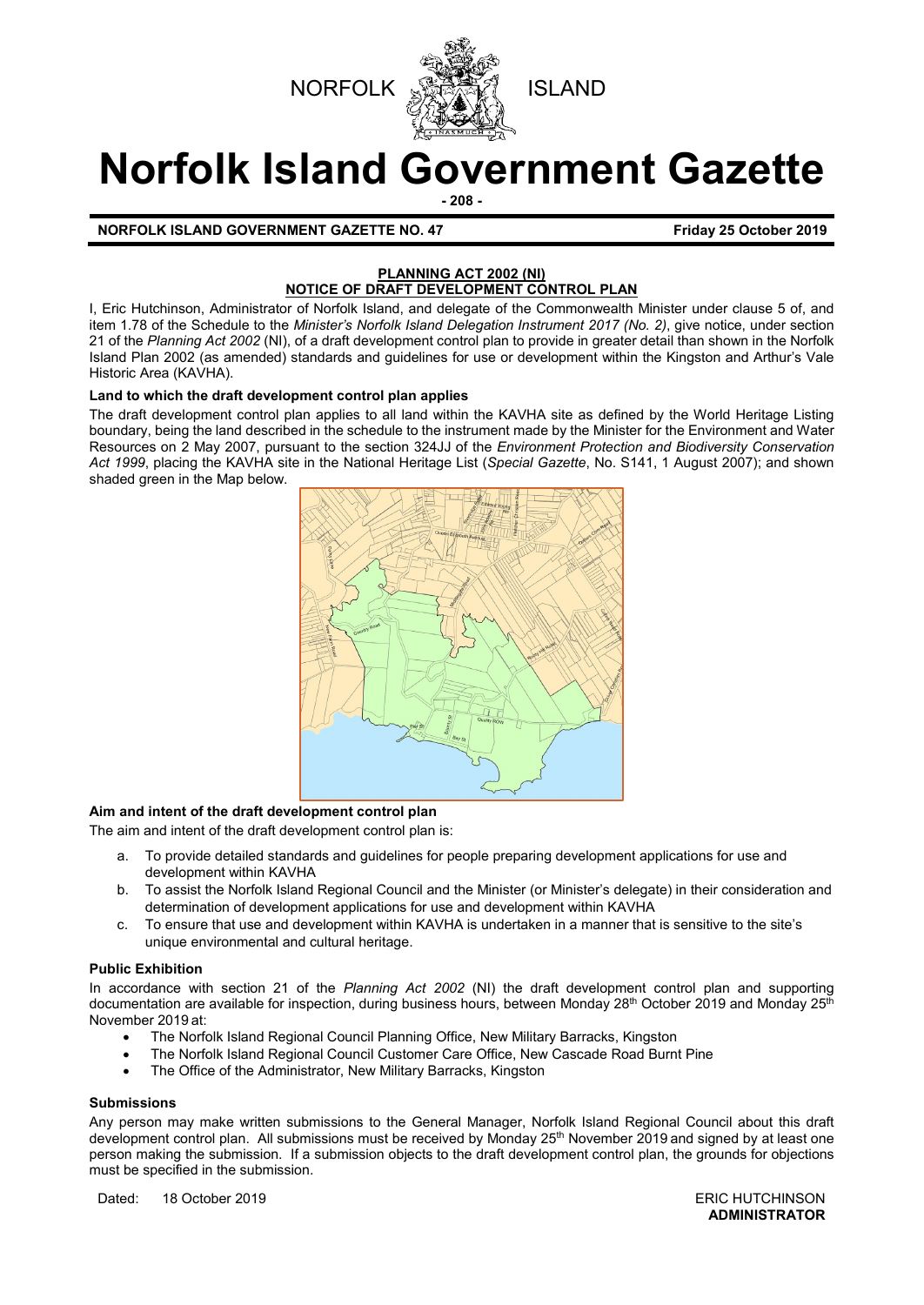#### **TRAFFIC ACT 2010 (NI)**

#### **TEMPORARY CLOSURE OF ROAD FOR ROAD WORKS: CULVERT/PIPE REPLACEMENT AND REPAIR HEADSTONE ROAD – BOTTOM TIP TO 300M ALONG HEADSTONE ROAD**

I, Phillip Wilson, Acting Chief Executive Officer and Acting Interim General Manager of the Norfolk Island Regional Council, under section 50 of the *Traffic Act 2010* (NI), **close** that part or parts of the road specified in Part 1 of the Schedule to all vehicular traffic (except any vehicle specified in Part 2 of the Schedule) for and during the period **8.00 am to 4.00 pm on and from Monday 14 October to Friday 20 December 2019** as necessary for public safety purposes and as I am of the opinion it is necessary or desirable to do so in order to carry out culvert/pipe replacement and repair.

#### **SCHEDULE**

**Part 1** – Part Road Closure: That part of Headstone Road, from the gate at the Bottom Tip to 300m along Headstone Road in the direction of Douglas Drive, for the purpose of culvert/pipe replacement and repair as shown on the attached plan and map. The start and end of the road works site to be as officially signposted by the Council or as directed by Council workers at the works site or as directed by police from time to time during the period which from time to time may be a closure of all of the road or a closure of only a part of the road or a closure of one or more carriageways of Headstone Road as needed for the culvert works.

**Part 2** - Exempted classes of vehicles –<br>(a) Vehicles and plant author

- Vehicles and plant authorised by the Interim General Manager of the Norfolk Island Regional Council or delegate thereof for delivery of goods or services;
- 
- (b) Council vehicles and plant involved on official business;<br>(c) Police, ambulance, fire services and emergency vehicle  $\overline{c}$  Police, ambulance, fire services and emergency vehicles on official business;<br>(d) Vehicles authorised by OIC Police or delegate thereof.
- Vehicles authorised by OIC Police or delegate thereof.



Dated: 7 October 2019 PHILLIP WILSON **ACTING CHIEF EXECUTIVE OFFICER**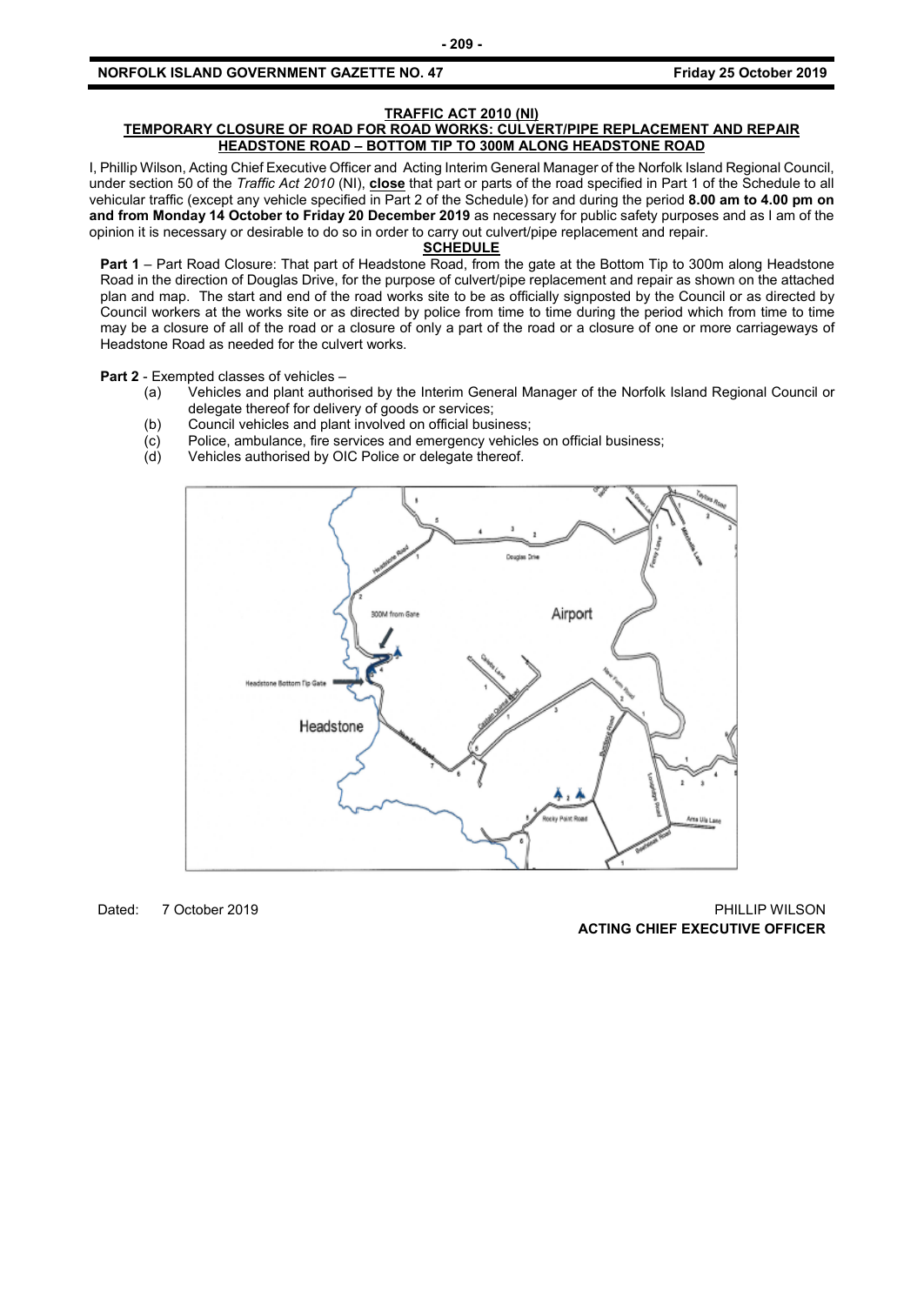#### **NORFOLK ISLAND GOVERNMENT GAZETTE NO. 47 Friday 25 October 2019**

#### **TRAFFIC ACT 2010 (NI)**

#### **TEMPORARY CLOSURE OF ROAD FOR ROAD WORKS: CULVERT/PIPE REPLACEMENT AND REPAIR CAPTAIN QUINTAL ROAD - INTERSECTION OF NEW FARM ROAD AND CAPTAIN QUINTAL ROAD**

I, Phillip Wilson, Acting Chief Executive Officer and Acting Interim General Manager of the Norfolk Island Regional Council, under section 50 of the *Traffic Act 2010* (NI), **close** that part or parts of the road specified in Part 1 of the Schedule to all vehicular traffic (except any vehicle specified in Part 2 of the Schedule) for and during the period **8.00 am to 4.00 pm on and from Tuesday 8 October to Friday 20 December 2019** as necessary for public safety purposes and as I am of the opinion it is necessary or desirable to do so in order to carry out culvert/pipe replacement and repair.

#### **SCHEDULE**

**Part 1** – Part Road Closure: That part of Captain Quintal Road, from the Intersection of New Farm Road and Captain Quintal Road for the purpose of culvert/pipe replacement and repair as shown on the attached plan and map. The start and end of the road works site to be as officially signposted by the Council or as directed by Council workers at the works site or as directed by police from time to time during the period which from time to time may be a closure of all of the road or a closure of only a part of the road or a closure of one or more carriageways of Captain Quintal Road as needed for the culvert works.

#### **Part 2** - Exempted classes of vehicles –

- (e) Vehicles and plant authorised by the Interim General Manager of the Norfolk Island Regional Council or delegate thereof for delivery of goods or services;
- (f) Council vehicles and plant involved on official business;
- $\overline{g}(g)$  Police, ambulance, fire services and emergency vehicles on official business;<br>(h) Vehicles authorised by OIC Police or delegate thereof.
- Vehicles authorised by OIC Police or delegate thereof.



Dated: 1 October 2019 PHILLIP WILSON **ACTING CHIEF EXECUTIVE OFFICER**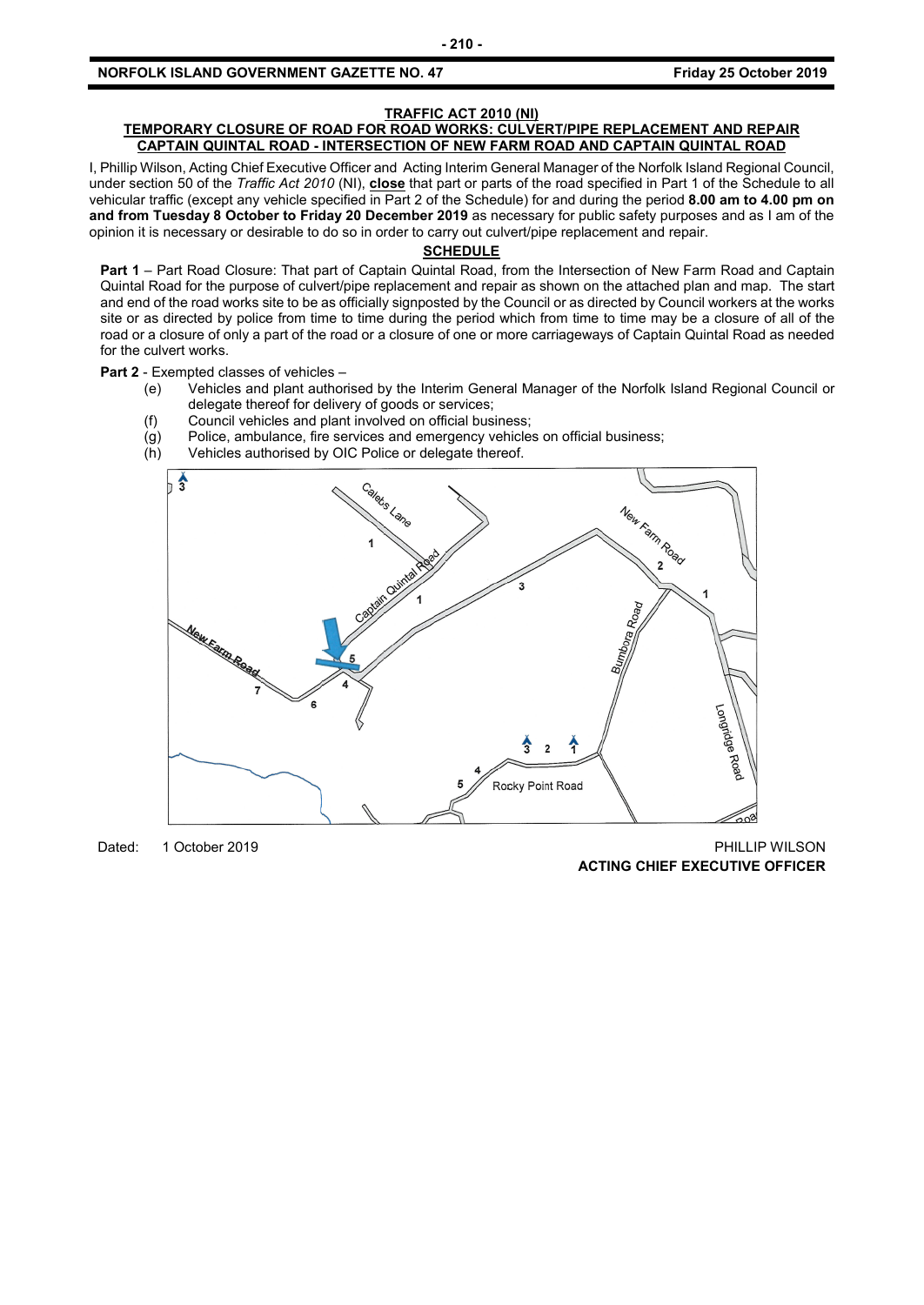#### **NORFOLK ISLAND GOVERNMENT GAZETTE NO. 47** *CONSERVERSION Friday 25 October 2019*

#### **TRAFFIC ACT 2010 (NI)**

#### **TEMPORARY CLOSURE OF ROAD FOR ROAD WORKS: CULVERT REPLACEMENT AND REPAIR CASCADE ROAD BETWEEN HARPERS ROAD AND YOUNGS ROAD**

I, Bruce Taylor, Acting Chief Executive Officer and Interim General Manager of the Norfolk Island Regional Council, under section 50 of the *Traffic Act 2010* (NI), **close** that part or parts of the road specified in Part 1 of the Schedule to all vehicular traffic (except any vehicle specified in Part 2 of the Schedule) for and during the period **7.00 am to 4.00 pm on and from Monday 30 September to Saturday 30 November 2019** as necessary for public safety purposes and as I am of the opinion it is necessary or desirable to do so in order to carry out culvert replacement and repair.

## **SCHEDULE**

**Part 1** – Part Road Closure: That part of Cascade Road from Harpers Road along Cascade Road through to Youngs Road for the purpose of culvert replacement and repair as shown on the attached plan and map. The start and end of the road works site to be as officially signposted by the Council or as directed by Council workers at the works site or as directed by police from time to time during the period which from time to time may be a closure of all of the road or a closure of only a part of the road or a closure of one or more carriageways of Cascade Road as needed for the culvert works.

**Part 2** - Exempted classes of vehicles –

- (i) Vehicles and plant authorised by the Interim General Manager of the Norfolk Island Regional Council or delegate thereof for delivery of goods or services;
	- (j) Council vehicles and plant involved on official business;
	- (k) Police, ambulance, fire services and emergency vehicles on official business;
	- (l) Vehicles authorised by OIC Police or delegate thereof.



Dated: 22 September 2019 BRUCE TAYLOR

**ACTING CHIEF EXECUTIVE OFFICER**

#### **TRAFFIC ACT 2010 (NI)**

#### **TEMPORARY CLOSURE OF ROAD: MOVEMENT OF WIDE AND HEAVY VEHICLES MARSHS ROAD FROM STOCKYARD ROAD TO BALL BAY**

I, Lotta Jackson, Chief Executive Officer and General Manager of the Norfolk Island Regional Council, under section 50 of the *Traffic Act 2010* (NI), temporarily close that part or parts of the road specified in Part 1 of the Schedule to all vehicular traffic (except any vehicle specified in Part 2 of the Schedule) **for a 24 hour period each day from 6:00am from Wednesday 9 October 2019 to 6:00am on Tuesday 31 March 2020** as I am of the opinion it is necessary or desirable to do so for public safety purposes and to enable Boral Resources QLD Pty Limited to receive and move vehicles, plant, equipment and materials from Ball Bay's temporary groyne involving the operation of wide and heavy vehicles and for related purposes.

#### **SCHEDULE**

Part 1 – Partial Road Closure: That part or parts of the roads comprising Marshs Road from Stockyard Road to Ball Bay.

- Exempted classes of vehicles:
	- (a) Vehicles and plant authorised by the General Manager of the Norfolk Island Regional Council or delegate thereof for delivery of goods or services;
	- (b) Council vehicles and plant involved on official business;
	- (c) Police, ambulance, fire services and emergency vehicles on official business;
	- (d) Vehicles authorised by OIC Police or delegate thereof;
	- (e) Fuel and Gas supply vehicles

Dated: 12 September 2019 LOTTA JACKSON

**CHIEF EXECUTIVE OFFICER**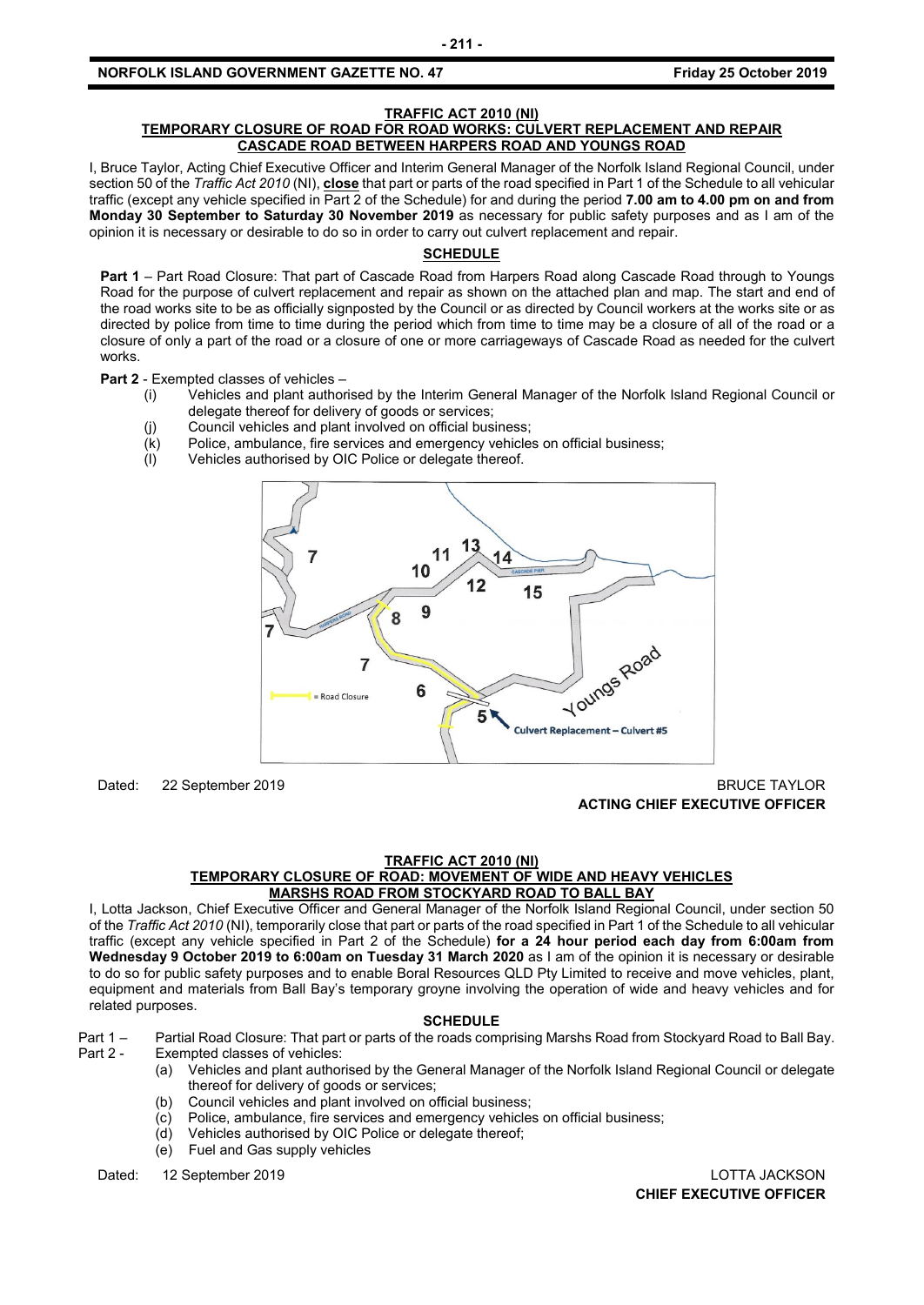#### **NORFOLK ISLAND GOVERNMENT GAZETTE NO. 47** *CONSERVERSION CONSTRUCTER SERIES 2019*

#### **TRAFFIC ACT 2010 (NI) TEMPORARY CLOSURE OF ROAD FOR ROAD WORKS: CULVERT REPLACEMENT AND REPAIR CULVERTS NO: 1 AND 2 CUTTERS CORN ROAD**

I, Lotta Jackson, Chief Executive Officer and General Manager of the Norfolk Island Regional Council, under section 50 of the *Traffic Act 2010* (NI), close that part or parts of the road specified in Part 1 of the Schedule to all vehicular traffic (except any vehicle specified in Part 2 of the Schedule) for and during the period **8:00am to 4:00pm on and from Monday 23 September 2019 to Thursday 31 October 2019** as necessary for public safety purposes and as I am of the opinion it is necessary or desirable to do so in order to carry out culvert repairs or maintenance of the road or other necessary work.

#### **SCHEDULE**

- Part 1 Part Road Closure: That part of Cutters Corn Road from Portions 44e 18 to the end of the road for the purpose of culvert replacement and repair as shown on the attached plan and map. Culvert No: 1 – located approximately 310 metres down Cutters Corn Road from the intersection Collins Head Road and Cutters Corn. The start and end of the road works site to be as officially signposted by the Council or as directed by Council workers at the works site or as directed by police from time to time during the period which from time to time may be a closure of all of the road or a closure of only a part of the road or a closure of one or more carriageways of Cutters Corn Road as needed for the culvert works.
- Part 2 Exempted classes of vehicles
	- (m) Vehicles and plant authorised by the General Manager of the Norfolk Island Regional Council or delegate thereof for delivery of goods or services;
	- (n) Council vehicles and plant involved on official business;
	- (o) Police, ambulance, fire services and emergency vehicles on official business;
	- (p) Vehicles authorised by OIC Police or delegate thereof.



Dated: 12 September 2019 LOTTA JACKSON **CHIEF EXECUTIVE OFFICER**

### **IN THE SUPREME COURT OF NORFOLK ISLAND NOTICE OF INTENTION TO APPLY FOR LETTERS OF ADMINISTRATION – NO WILL**

In the estate of **Kalven Dean Buffett**, late of 137 Taylors Road, Norfolk Island, labourer, deceased.

I, Herbert Goldie Buffett, the father of the deceased person, intend to apply to the Court not less than 14 days, and not more than 3 months, after the day this notice is published for letters of administration of the estate of the deceased person to be granted to me.

All documents in relation to the estate may be served on me at the following address for service:

Mr H G Buffett

184g DCA Circle

Norfolk Island

Creditors of the estate are required to send particulars of their claims to the address for service.

Mr H G Buffett

P O Box 58 Norfolk Island

I will also apply to dispense with the administration bond in relation to the estate.

Dated: 17 October 2019 **HERBERT GOLDIE BUFFETT APPLICANT**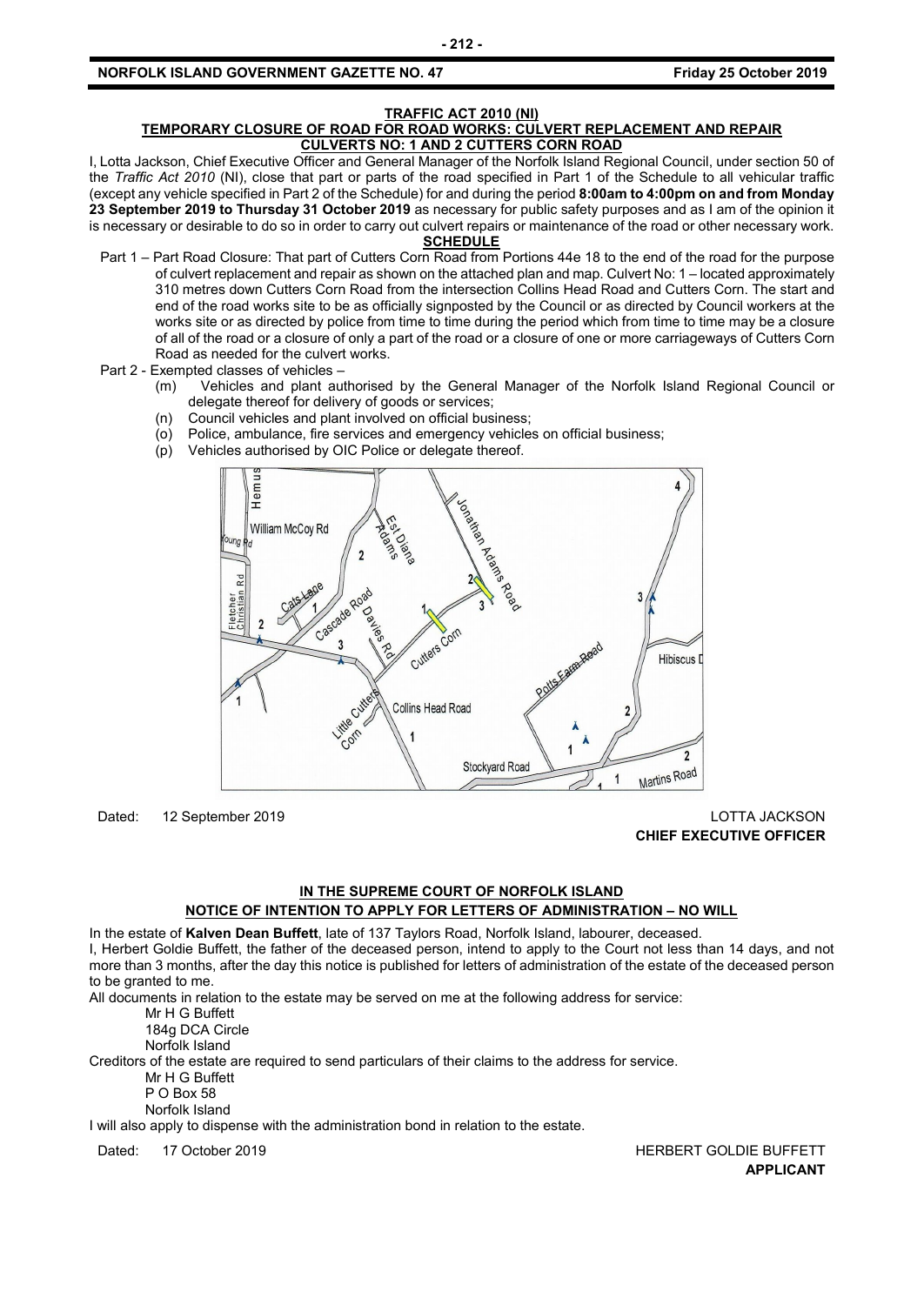#### **NORFOLK ISLAND GOVERNMENT GAZETTE NO. 47** *CONSERVERSION Friday 25 October 2019*

#### **ARGENTINE ANT DETECTOR DOG EXPRESSIONS OF INTEREST 20/19**

| Description:             | To provide and maintain dog kennelling and / or dog detection services of an Argentine<br>Ant Detector Dog on Norfolk Island. |
|--------------------------|-------------------------------------------------------------------------------------------------------------------------------|
| Closing date:            | Monday 4 November 2019 at 4:00pm                                                                                              |
| Lodgement:               | Submissions to be marked: Argentine Ant Detector Dog EOI 20/19                                                                |
| <b>Lodgement Method:</b> | Complete Application Form, available here:<br>http://www.norfolkisland.gov.nf/open-tenders-and-eoi                            |
| <b>Contact Officer:</b>  | Jim Castles<br>Senior Environmental Officer<br>Phone: 22609<br>Email: jim.castles@nirc.gov.nf                                 |

#### Dated: 17 October 2019 BRUCE TAYLOR **INTERIM GENERAL MANAGER**

#### **SURPLUS ITEMS TO REQUIREMENT**

**EXPRESSIONS OF INTEREST 21/19** Expressions of Interest are invited for the Sale of Surplus to Requirement items (cars, utilities, hardware items and other plant and equipment).

Items can be inspected at the Works Depot between the hours of 8:00am – 11:00am Monday to Friday by contacting Millie Walden on 22006 ext. 111.

Items will be sold 'as is, where is' and the Norfolk Island Regional Council makes no warranty or representation whatsoever as to the fitness or suitability of the items for any particular purpose or use.

| Application to be marked: | Surplus items to requirement EOI 21/19                                    |  |
|---------------------------|---------------------------------------------------------------------------|--|
| <b>Closing date:</b>      | Friday 15 November 2019 at 4:00pm                                         |  |
| <b>Submissions:</b>       | Application form must be completed and returned via:                      |  |
|                           | Email: regionalcouncil@nirc.gov.nf                                        |  |
|                           | Application form available from norfolkisland.gov.nf/open-tenders-and-eoi |  |

The highest or indeed any expressions of interest need not necessarily be accepted.

Dated: 15 October 2019 **ALAN BUCKLEY** 

# **MANAGER LOCAL SERVICES AND ASSETS**

# **TOURISM ADVISORY COMMITTEE MEMBERSHIP**

#### **EXPRESSIONS OF INTEREST 22/19**

Council is seeking expressions of interest for the appointment of members to the Council's Tourism Advisory Committee for the duration of the Term of Council.

The Tourism Advisory Committee will meet on a monthly basis on the first Thursday of the month at 4.00pm. The Committee operates in accordance with its adopted Terms of Reference which are available from Council's website: [www.norfolkisland.gov.nf/your-council/council-advisory-committees/tourism-advisory-committee](http://www.norfolkisland.gov.nf/your-council/council-advisory-committees/tourism-advisory-committee)

The purpose of the Committee:

- To advise and make recommendations to the Norfolk Island Regional Council on Tourism Strategy.
- To provide advice to Council and support the efforts and direction of tourism to Norfolk Island, both in the immediate and long term.

#### **Membership required to replace resigned members include:**

One (1) Tourism Operations

Members must be interested in Tourism and Economic Development as part of the whole of Norfolk Island and not for self-interest only.

| Friday 15 November 2019 at 4:00pm<br>Closing date:<br>Email submissions to: regional council @nirc.gov.nf<br><b>Submissions:</b><br><b>Contact Person:</b><br>Rose Evans<br>$E:$ rose.evans@nirc.gov.nf<br>P: 22147 | Application to be marked: | Tourism Advisory Committee Membership EOI 22/19 |
|---------------------------------------------------------------------------------------------------------------------------------------------------------------------------------------------------------------------|---------------------------|-------------------------------------------------|
|                                                                                                                                                                                                                     |                           |                                                 |
|                                                                                                                                                                                                                     |                           |                                                 |
|                                                                                                                                                                                                                     |                           |                                                 |
|                                                                                                                                                                                                                     |                           |                                                 |
|                                                                                                                                                                                                                     |                           |                                                 |

Applicants should highlight their suitability for the role through the provision of a cover letter which details which body they are representing (this could be community member), resume and any other supporting documentation.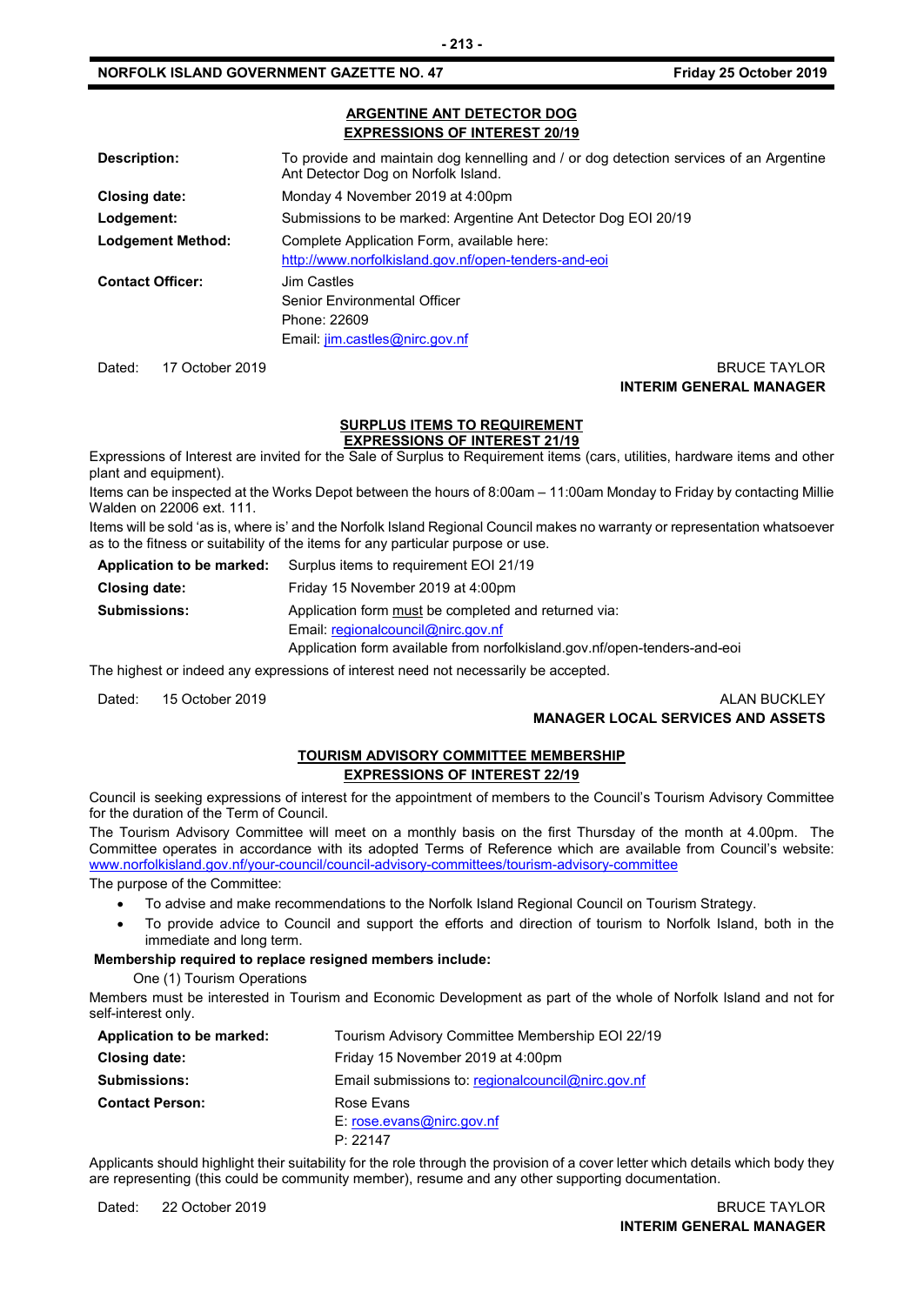#### **NORFOLK ISLAND GOVERNMENT GAZETTE NO. 47 Friday 25 October 2019**

#### **FULL TIME POSITION VACANT**

Norfolk Island Regional Council is seeking applications from enthusiastic, suitable persons to join the Council team. The relevant Position Description listing the full set of key accountabilities and competencies are available from our website <http://www.norfolkisland.gov.nf/your-council/working-council>

#### **Job Number: NIRC201920-14 – New position**

**Plant Operator Waste Management Composting (1133) -** \$48,143.75 per annum

To undertake customer service delivery and the operation of plant and equipment at the Waste Management Centre.

**Enquiry Contact Officer – PJ Wilson - phone +6723 22609 or email [peter.wilson@nirc.gov.nf](mailto:peter.wilson@nirc.gov.nf)**

General enquiries may be made to Human Resources Office[, hr@nirc.gov.nf](mailto:hr@nirc.gov.nf) or phone Thomas Andresen on +6723 22001, Ext. 5 or Ext.115.

9.5% superannuation, employer contributions only made if monthly wages exceed \$450 (before tax).

Appointments will be made on merit in compliance with the principles of Equal Employment Opportunity (EEO). If you are interested in the advertised position you will need to send a written application addressing the competencies and qualifications contained in the Position Description. Applications must also include a resumé/curriculum vitae and two recent work-related referees. Please note that if you do not fully address the competencies and qualifications criteria you may be excluded from being shortlisted for further progression in the recruitment process. Applications are to be lodged by **email** to [hr@nirc.gov.nf](mailto:hr@nirc.gov.nf) **no later than 9:00am, Monday, 11 November 2019.** 

#### Dated: 24 October 2019 BRUCE TAYLOR **INTERIM GENERAL MANAGER**

#### **PART-TIME POSITION VACANT**

Norfolk Island Regional Council is seeking applications from enthusiastic, suitable persons to join the Council team. The relevant Position Description listing the full set of key accountabilities and competencies are available from our website <http://www.norfolkisland.gov.nf/your-council/working-council>

#### **Job Number: NIRC201920-13 – New position**

**Human Resources Assistant (1132) – 22.5 hour per week -** \$28,886.25 pro rata per annum

The Human Resources Assistant will provide support to the Human Resources section in various administrative and data entry functions. The role will also assist in the coordination of recruitment and training.

**Enquiry Contact Officer – Thomas Andresen - phone +6723 22001 or email [thomas.andresen@nirc.gov.nf](mailto:thomas.andresen@nirc.gov.nf)**

#### **Job Number: NIRC201920-15 – New position**

**Development Assessment Planner (1134) – 22.5 hours per week -** \$34,958.50 pro rata per annum

The position assists in providing development assessments, understanding planning schemes with the ability to analyse data, review and develop procedures, as well as the discipline to produce quality correspondence and planning reports that adheres to relevant legislation and standards

**Enquiry Contact Officer – Jodie Brown - phone +6723 23595 or emai[l Jodie.quintal@nirc.gov.nf](mailto:Jodie.quintal@nirc.gov.nf)** 

General enquiries may be made to Human Resources Office[, hr@nirc.gov.nf](mailto:hr@nirc.gov.nf) or phone Thomas Andresen on +6723 22001, Ext. 5 or Ext.115.

9.5% superannuation, employer contributions only made if monthly wages exceed \$450 (before tax).

Appointments will be made on merit in compliance with the principles of Equal Employment Opportunity (EEO). If you are interested in the advertised position you will need to send a written application addressing the competencies and qualifications contained in the Position Description. Applications must also include a resumé/curriculum vitae and two recent work-related referees. Please note that if you do not fully address the competencies and qualifications criteria you may be excluded from being shortlisted for further progression in the recruitment process. Applications are to be lodged by **email** to [hr@nirc.gov.nf](mailto:hr@nirc.gov.nf) **no later than 9:00am, Monday, 11 November 2019.** 

Dated: 24 October 2019 BRUCE TAYLOR **INTERIM GENERAL MANAGER**